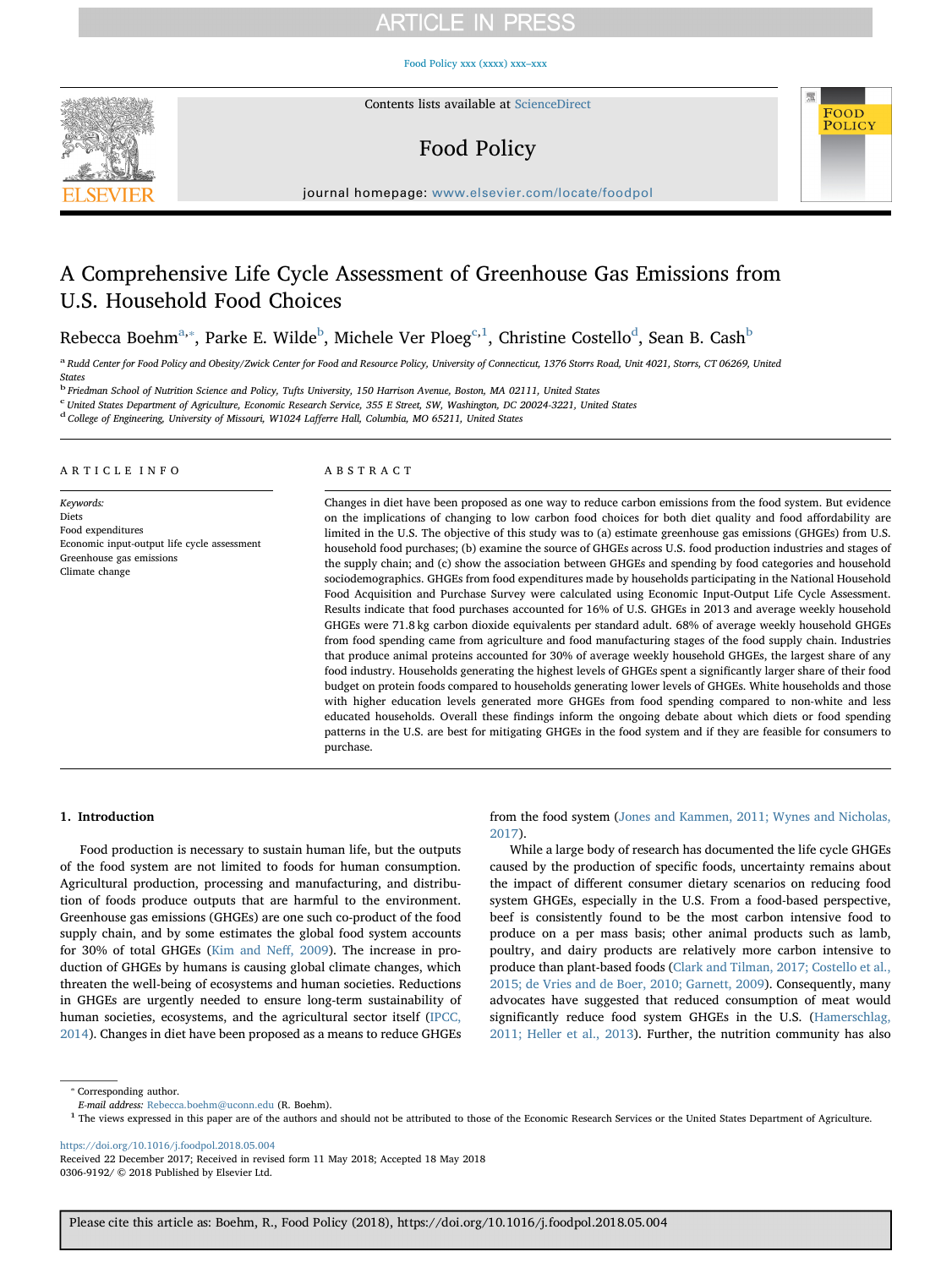advocated for plant-based and vegetarian diets to simultaneously reduce GHGEs and improve health outcomes (Melina et al., 2016). While many life cycle assessment studies of individual foods have helped us to understand the climate impact of different food production systems, there needs to be additional investigation of the climate impacts of the food system from the demand side.

In taking a demand or consumption-oriented perspective we can determine if consumer mitigation of food system GHGEs, through dietary changes, affects food security and nutritional quality. Some studies have taken the consumer-oriented perspective to assess the GHGEs generated by U.S. diets and food choices, although the literature is fairly limited. Seminal work by Weber and Matthews (2008) linked food expenditure data reported in the U.S. Bureau of Labor Statistics Consumer Expenditure Survey (CEX) with an Economic Input-Output Life Cycle Assessment (EIO-LCA) to estimate GHGEs from U.S. household food purchases. However, household food purchases were examined in aggregate at the national level and individual consumer behavior was not observed. CEX data was used in a subsequent study to estimate U.S. household GHGEs from various spending categories, including food (Jones and Kammen, 2011). This study observed individual consumer behavior through use of CEX household expenditure data and estimated GHGEs of foods using an EIO-LCA model. However, GHGEs generated by household food spending were divided into only eight categories. In addition, CEX has a limited number of categories describing food for away from home (FAFH) consumption, so a detailed analysis of GHGEs from FAFH could not be conducted with these data. FAFH is important to examine in detail in the context of environmental impacts because on average U.S. households spend half of their food budget on FAFH (USDA ERS, 2018).

Other U.S. based studies have limitations that do not allow for a detailed or comprehensive accounting of GHGEs from a consumptionoriented perspective. Heller and Keoleian (2015) found that aligning U.S. diets with the 2010 Dietary Guidelines for Americans could increase diet-related GHGEs by 12%. One key limitation of this study was with the compilation of food-specific life cycle assessments used to estimate GHGEs from food consumption. While comprehensive in terms of the number of studies compiled, most of the life cycle assessments included in the meta-analysis only captured GHGEs up to the farm level (Heller and Keoleian, 2015). In another recent U.S. based study, Tom et al. (2015) used nationally aggregate loss-adjusted food availability data to estimate GHGEs of current and recommended food consumption patterns. Using nationally aggregate loss-adjusted food availability data does not allow for examination of what consumers actually purchase and consume. Two other U.S. based studies have simulated how dietary shifts may be associated with changes in nutrition quality and GHGEs (Hallström et al., 2017; Harwatt et al., 2016). While simulations are instructive because they provide baseline information about the potential for U.S. dietary choices to be aligned for nutrition and GHGE mitigation goals, they assume homogenous choices and behavior across consumers. Heller et al. (2018) went beyond analyses of simulated dietary scenarios by estimating GHGEs for self-selected diets reported in the National Health and Nutrition Examination (NHANES) diet recall survey. However, a key limitation of this study was that life cycle assessments of individual foods did not always include GHGEs occuring beyond the farm gate.

More recently, NHANES diet recall survey data weres linked to an EIO-LCA model to estimate the level of energy required to produce current U.S. diets (Canning et al., 2017). Results indicate that more energy efficient diets would require extreme change in U.S. food choices, but notably, would also cost less than current average U.S. diets (Canning et al., 2017). However, only GHGEs from fossil fuels were estimated in this study. This study also used aggregate wholesale food prices to estimate the cost of diet recall data, which assumes that all U.S. consumers face similar food costs regardless of geographic location and wholesale prices reflect prices U.S. consumers pay for foods in retail or restaurant settings.

Recognizing the limitations of prior literature, the present study had three objectives. First total GHGEs generated by household food spending were estimated and examined by food system supply chain stage and food industry. Second, the asssociation between household GHGEs and food spending by broad categories was examined. The third objective was to examine the correlation between household sociodemographics and GHGEs generated by food spending to ascertain if some U.S. sub-populations are purchasing more carbon intensive diets than others.

To meet these objectives, actual U.S. household food expenditure data from the National Household Food Acquisition and Purchas Survey (FoodAPS) were linked to an Economic Input-Output Life Cycle Assessment (Yang et al., 2017). FoodAPS is the first U.S.-based survey to collect item-level food purchase and acquisition data from a nationally representative sample of U.S. households. The use of FoodAPS for this study allows for a major advancement of the literature on the GHGEs generated by U.S. food choices given the rich information it provides on household food choices and sociodemographic characteristics.

#### 2. Methods

#### 2.1. Overview of methods and EIO-LCA system boundaries

The key aspects of the methodologinclude: (1) description of GHGE data and the EIO-LCA model used to calculate GHGEs from household food expenditures; (2) description of household food expenditure survey data utilized for examining U.S. household food spending and GHGEs; (3) estimation of GHGEs of U.S. household food expenditures; (4) method for accounting for differences in caloric requirements across households; and (5) explanation of assessment of differences in household food spending by levels of GHGEs and sociodemographics.

The analyses captured GHGEs from all food system supply chain stages, including: (1) agriculture and/or food manufacturing, (2) wholesale, (3) transportation (i.e. truck, rail freight, air freight, and transport by boat), (4) retail, and/or (5) restaurant activity. GHGEs caused by household transportation to acquire foods, preparation, storage, or waste were not included in GHGE estimates. Therefore, the boundaries for the life cycle assessment of GHGEs in this analysis were from agricultural input production to consumer point of purchase.

#### 2.2. GHGE data and EIO-LCA model

U.S. industry level GHGEs were derived from the U.S. Environmental Protection Agency (EPA) Inventory of U.S. Greenhouse Gas Emissions and Sinks report and the agency's environmentally extended economic input–output life cycle model (EIO-LCA) (Yang et al., 2017). The EIO-LCA model is used to generate Emission Intensity Factors (EIFs) that are measured in kilograms of carbon dioxide equivalents (kg  $CO<sub>2</sub>e$ ) per dollar of industry output or consumer final demand (in dollars). EIFs are generated from the EIO-LCA model for each of the 389 industries in the U.S. economy including 26 for agriculture and food manufacturing, which are referred to hereafter as production stage industries.

Ten industries in the U.S. economy represent post-food production activities in the food supply chain. The four included in this study were: wholesaling, transportation, retailing, and restaurants. Together, these 36 industries are defined by the 2007 U.S. Department of Commerce Bureau of Economic Analysis (BEA) Benchmark Input-Output Accounts representing the U.S. economy (US Department of Commerce, 2017). The EIFs for the production stage industries are listed in Table 1 and the EIFs for post-production industries are listed in Table 2. EIFs resulting from the post-production activities are calculated in the same fashion as those occurring in production stage industries.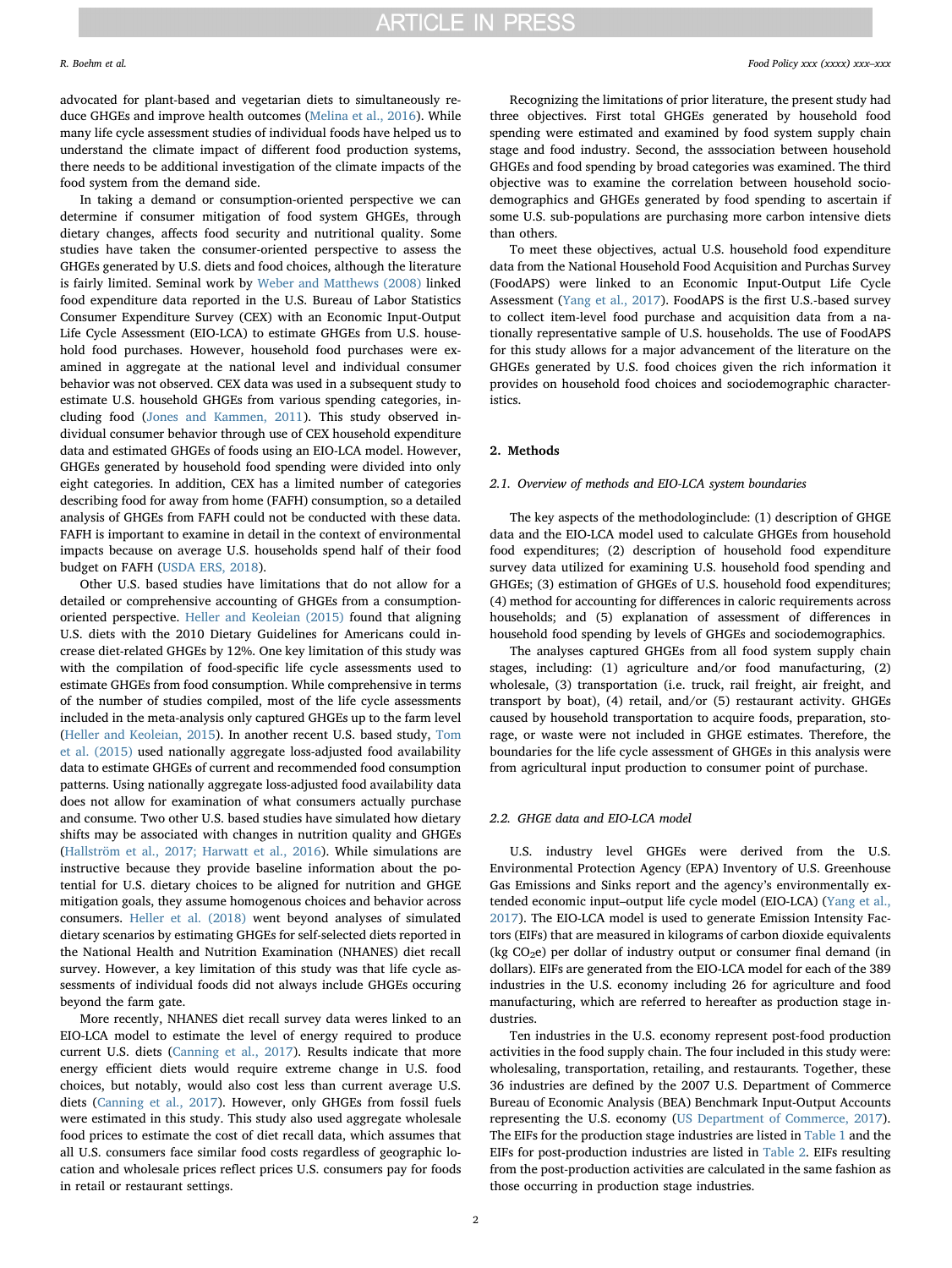#### Table 1

Emission Intensity Factors (EIFs) for 26 Agricultural Production and Food Manufacturing Industries in kg  $CO<sub>2</sub>e$  per dollar (in 2013 dollars), listed in descending order from most carbon intensive to least carbon intensive.

| Beef, pork, and other red meat          | 2.58 |
|-----------------------------------------|------|
| Cheese                                  | 2.01 |
| Fluid milk, milk products, and butter   | 1.88 |
| Flours and rice                         | 1.79 |
| Dry, condensed, and evaporated dairy    | 1.77 |
| Eggs                                    | 1.21 |
| Frozen foods                            | 1.02 |
| Ice cream and frozen desserts           | 1.00 |
| Poultry                                 | 0.98 |
| Fats and oils                           | 0.92 |
| All other foods                         | 0.83 |
| Canned foods                            | 0.80 |
| Sugar and confectionery products        | 0.77 |
| Seasonings and dressings                | 0.77 |
| Cookies, crackers, pasta, and tortillas | 0.76 |
| Fresh vegetables and melons             | 0.73 |
| Breakfast cereal                        | 0.67 |
| Snack foods                             | 0.62 |
| Soft drinks, bottled water, and ice     | 0.62 |
| Bread and bakery products               | 0.61 |
| <b>Breweries</b>                        | 0.59 |
| Seafood                                 | 0.57 |
| Coffee and tea                          | 0.57 |
| Fruits and tree nuts                    | 0.54 |
| Wineries                                | 0.37 |
| <b>Distilleries</b>                     | 0.34 |

Notes: Emission Intensity Factors (EIFs) derived from the EPA EIO-LCA model (Yang et al., 2017). EIFs presented in 2013 dollars, in value received by the agricultural producer or food manufacturer. Industries are defined by the BEA and definitions of each are described in the supplementary information.

### Table 2

Emission Intensity Factors (EIFs) for post-production/manufacturing industries, in kg  $CO<sub>2</sub>e$  per dollar (2013 dollars).

| Wholesale trade                    | 0.136 |
|------------------------------------|-------|
| Truck transportation               | 2.135 |
| Rail transportation                | 0.688 |
| Water transportation               | 1.110 |
| Air transportation                 | 0.920 |
| Food and beverage stores           | 0.329 |
| General merchandise stores         | 0.255 |
| Full service restaurants           | 0.379 |
| Limited-service restaurants        | 0.340 |
| All other food and drinking places | 0.449 |

Notes: Emission Intensity Factors (EIFs) derived from the EPA EIO-LCA model (Yang et al., 2017). EIFs presented in 2013 dollars, in value received by the producer. Industries are defined by the BEA and definitions of each are described in the supplementary information.

# 2.3. Household food expenditure and sociodemographic data

Food expenditure data were derived from the FoodAPS restricted use survey data. FoodAPS utilizes a nationally representative sample of U.S. households ( $n = 4826$ ). Households participating in the survey recorded food acquisitions and purchases, including free items, for all family members for one 7-day period between April 2012 and January 2013. The records include both food for at-home consumption (Food at Home, FAH) and food for away from home consumption (Food Away from Home, FAFH). Each unique food purchased (∼6000) by FoodAPS households was mapped to one of the 26 production stage industries listed in Table 1 to assign each item san EIF. FAFH items purchased as mixed dishes were first decomposed into their food commodity components, and then each component was mapped to one of the 26 production stage industries in Table 1. The food item mapping and

decomposition process are described in the supporting information. FoodAPS participating households also reported a variety of sociodemographic characteristics and this information was used to compare household GHGEs according to race and ethnicity of the household Primary Respondent (PR, the person completing the survey and who identified as the person responsible for purchasing most of the food for the household), household monthly income, whether or not the household currently participates in the Supplemental Nutrition Assistance Program (SNAP), and education level of the PR.

The Tufts University and University of Connecticut Institutional Review Boards approved this project as human subjects research.

# 2.4. Estimating GHGEs generated by FoodAPS household food expenditures per household, per supply chain stage, and per production industry

Using the EPA EIO-LCA model total weekly GHGEs (in kg  $CO<sub>2</sub>e$ ) from household food expenditures were calculated by multiplying a household food spending per food (in dollars) and the EIF (in kg  $CO<sub>2</sub>e$ ) dollar) for each food purchased by production industry. Then total GHGEs for each item purchased were summed per household.

This calculation can be represented by the following equation:

$$
GHGE_j = \exp_j \cdot EIF_j + \sum_s \exp_{js} \cdot EIF_s \tag{1}
$$

where GHGE<sub>i</sub> represents total life cycle emissions for foods categorized to the j agricultural or food manufacturing production industry listed in Table 1. Exp<sub>i</sub> is the proportion of total expenditure per food allocated to one of the j production stage industries, and  $EIF<sub>i</sub>$  is the EIF for production stage industry  $j$ . Exp<sub>js</sub> represents the proportion of total expenditure on each food allocated to each post-production industry s. EIFs represents the EIF for each of the post-production industries listed in Table 2. Allocation of the expenditure on each food to one of the j production industries and to each s post-production industry is derived from 2007 BEA input–output data on the production (agricultural and/ or manufacturing), transportation, wholesale, retail, and restaurant costs required to deliver foods to consumers at point of purchase for each j production stage industry (US Department of Commerce, 2017). Further details on the calculation of  $\exp_i$  and  $\exp_{is}$  can be found in the supporting information. Total weekly household GHGEs are calculated as the sum of GHGEs from foods purchased from each j production stage industry. Once each household's total weekly GHGEs were estimated using equation 1, average weekly household GHGEs attributable to each supply chain stage and food industry were estimated by calculating the mean CO<sub>2</sub>e by supply chain stage and industry across households.

It should be noted that the most recent year BEA published data on transportation by mode (i.e. truck, water, rail, and air) was in 2002. For 2007, BEA only released transportation mode data by industry in aggregate. As a result, the share of transportation by mode used for each of the 26 food-related production/manufacturing industries are derived from the 2002 BEA data. Using these data assumes that the mix of transportation modes by food industry used to deliver food to consumers has not changed since 2002.

### 2.5. Calculating the number of standard adult equivalents per household

Standard Adult Equivalents (SAE) per household were calculated to permit comparisons of total weekly GHGEs across sub-groups of households in the FoodAPS sample. The definition of an SAE comes from the USDA Center for Nutrition Policy and Promotion (CNPP) which provides average calorie requirements per day by activity level, age, and gender groups for children, men, women, and women who are pregnant or breastfeeding (Center for Nutrition Policy and Promotion, 2010). Each household members' age, gender, activity level (i.e. sedentary, low-active, and active) and pregnancy/breastfeeding status were used to estimate daily individual and household energy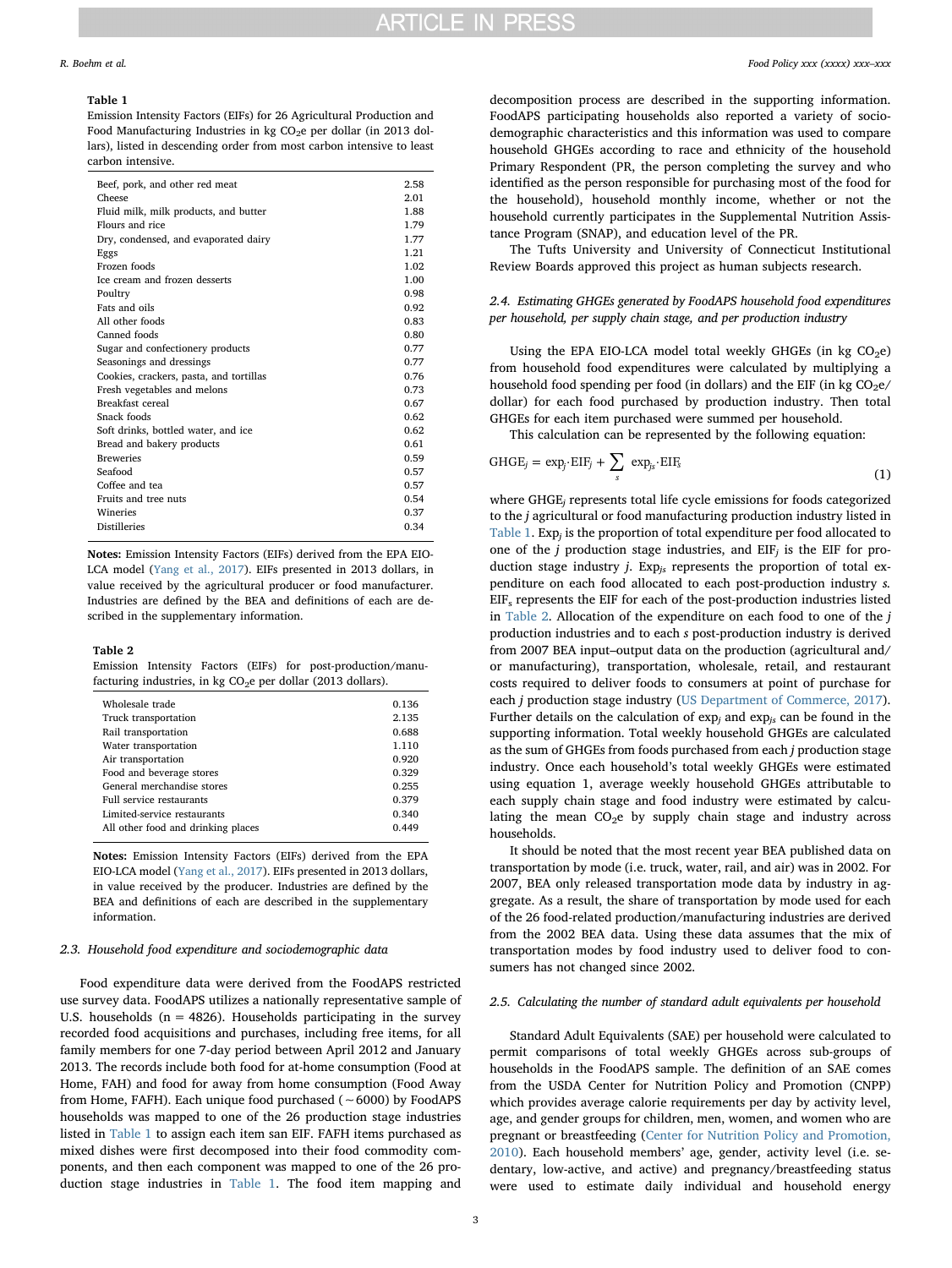

Fig. 1. Average weekly household GHGEs per SAE by supply chain stage. ( $n = 4723$  households).

requirements using CNPP guidelines. All household members were assumed to be sedentary for this analysis.

# 2.6. Household food expenditure shares and sociodemographics by GHGE levels

To compare food spending patterns by GHGEs generated, households were divided into quintiles based on total household GHGEs per SAE. Households in the very low GHGE quintile  $(n = 951)$  generated < 20th percentile of the within-sample average weekly household GHGEs per SAE; households in the low GHGE quintile  $(n = 943)$  generated  $\geq 20$ th and < 40th percentile of the within-sample average weekly household GHGEs; households in the medium quintile  $(n = 943)$  generated  $\geq 40$ th and  $\lt 60$ th percentile of the within-sample average weekly household GHGEs per SAE; households in the high quintile ( $n = 943$ ) generated  $\geq 60$ th and < 80th percentile of the within sample average weekly household GHGEs per SAE; and households in the very high quintile (n = 943) generated  $\geq$  80th percentile of the within-sample average weekly household GHGEs per SAE.

To compare food spending across GHGE quintiles, individual food expenditures were categorized into mutually exclusive broad categories. These categories are similar to those defined by the 2015 U.S. Dietary Guidelines for Americans, thus provide some indication of the nutritional quality of household food expenditures (U.S. Department of Health and Human Services and U.S. Department of Agriculture, 2015). The categories included: (1) milk and dairy products, (2) red meat, poultry, fish, eggs, and beans, called protein foods (3) mixed dishes, (4) grains, (5) sweets and snacks, (6) fruits and vegetables, (7) beverages, and (8) fats, oils, condiments, and sugars. Then, the share of spending per household in each category was calculated by dividing total expenditure per category by total household food spending for the FoodAPS reporting week.

Differences in average expenditure share by food category, average total weekly GHGEs per household (in kg CO2e), average GHGE intensity per dollar of household food expenditures and average GHGE intensity per dollar of household total monthly income were compared using Analysis of Variance (ANOVA). Post hoc unpaired t-tests were used to compare individual means and a Bonferroni correction was made to account for inflation of type 1 error rate due to multiple comparisons.

Ordered logistic regression was used to assess the association between membership to GHGE quintile (dependent variable) and sociodemographic characteristics (independent variables). Sociodemographic characteristics assessed included: race of household PR (including White, Black, Asian, and other/multiple race); ethnicity of household PR (Hispanic or not Hispanic); level of education of household PR (less than a high school graduate; high school graduate/equivalent degree; some college completed; college graduate; master's degree or higher); total household monthly income (in dollars per SAE); and household participation in the Supplemental Nutrition Assistance Program (SNAP).

All analyses were adjusted for complex survey design features of FoodAPS using Stata complex survey design prefix commands. Information on the FoodAPS survey sample design can be found at the USDA Economic Research Service (ERS) FoodAPS website and in Cole and Baxter (2016).

#### 3. Results

## 3.1. GHGEs per household and for the U.S. by supply chain stage and food industry

3.1.1. GHGEs per U.S. household and total contribution to U.S. GHGEs

On average households generated 71.8 kg  $CO<sub>2</sub>e$  per SAE per week (95% CI: 68.6, 75.3; n = 4723). In total U.S. households generated 899 billion kg  $CO<sub>2</sub>e$  from food spending in 2013. This represents 16.3% of total U.S. GHGEs in the same year (EPA, 2014).

#### 3.1.2. GHGEs per U.S. household by supply chain stage

Fig. 1 shows average weekly household GHGEs in kg  $CO<sub>2</sub>e$  per SAE across supply chain stages of the food system. Agricultural production and manufacturing account for 67.9% of average weekly household GHGEs from food spending. The restaurant and retail sectors combined accounted for 25.4% of GHGEs from household food spending, followed by truck transportation (4.7%) and wholesale trade (1.5%). All other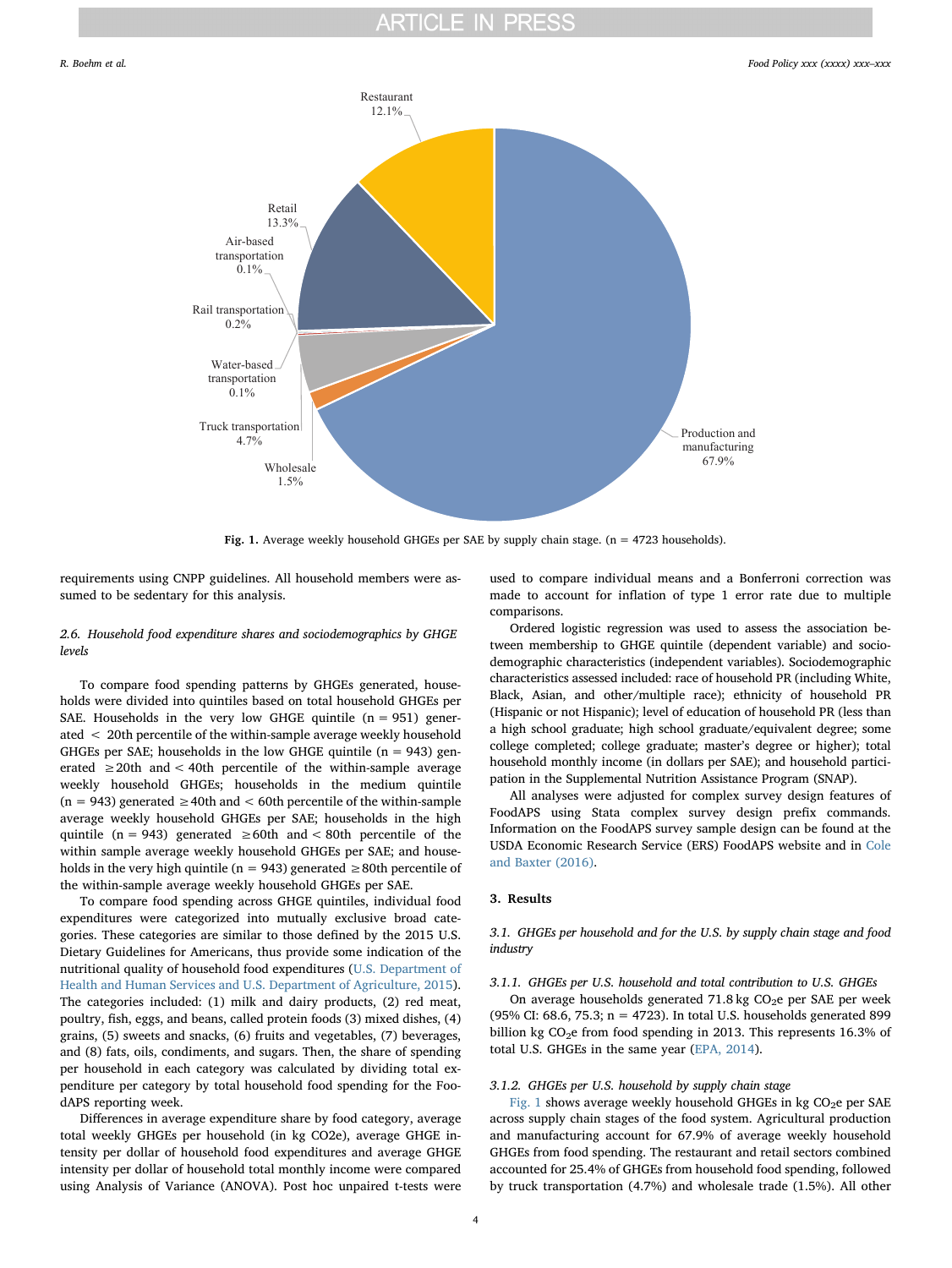

R. Boehm et al. *Food Policy xxx (xxxx) xxx–xxx*



Fig. 2. Average weekly household GHGEs per SAE by food system industries, decomposed by supply chain stages (n = 4723 households). Means and standard errors are adjusted for complex survey design. Black bars indicate one standard error of the estimated mean. Note: See supplementary information for a definition of each industry and description of how household food purchases were categorized to each industry.

forms of transportation (i.e. water-based, rail-based, and air-based) accounted for a combined 0.4% of average weekly household GHGEs.

Fig. 2 shows average weekly household GHGEs per SAE from food spending both by supply chain stages and by the 26 food industries that produce and manufacturing foods for purchase by U.S. households. The share of GHGEs from supply chain stages varied across food industries. GHGEs from industries producing beef, pork, and other red meat; cheese; and fluid milk, milk products, and butter were concentrated in the production and manufacturing stages (86%, 82%, and 82%, respectively). Conversely, production and manufacturing of products from the spirits; wine; and fruits and tree nuts industries generated the least amount of GHGEs compared to other industries (28%, 38%, and 44%, respectively). Across all industries, wholesale accounted for no more than 8% of total GHGEs per industry. Truck transportation accounted for 19% of GHGEs from the fruits and tree nuts industries and 13% from the fresh vegetables and melon industries. Compared to all

other industries, these two industries had the largest share of GHGEs coming from truck transportation. Rail, water, and air transportation accounted for no more than 1.4% of the share of total GHGEs per industry. The largest share of retail GHGEs were generated by the fruits and tree nuts (27%), snack foods (27%), and breakfast cereal (25%) industries. Finally, the largest share of restaurant GHGEs were from the purchase of spirits (39%), seafood (30%), and beer (26%).

## 3.1.3. GHGEs per U.S. household by industry

As illustrated in Fig. 2, the industries that produce beef, pork, and other red meat generated the largest share of GHGEs from U.S. household food purchases, approximately 21%. Industries that produce fresh vegetables and melons accounted for 11% of average weekly household GHGEs, followed by cheese industries (10%), and the fluid milk, milk products, and butter industries (7%). These four industries combined accounted for 49% of average weekly household GHGEs from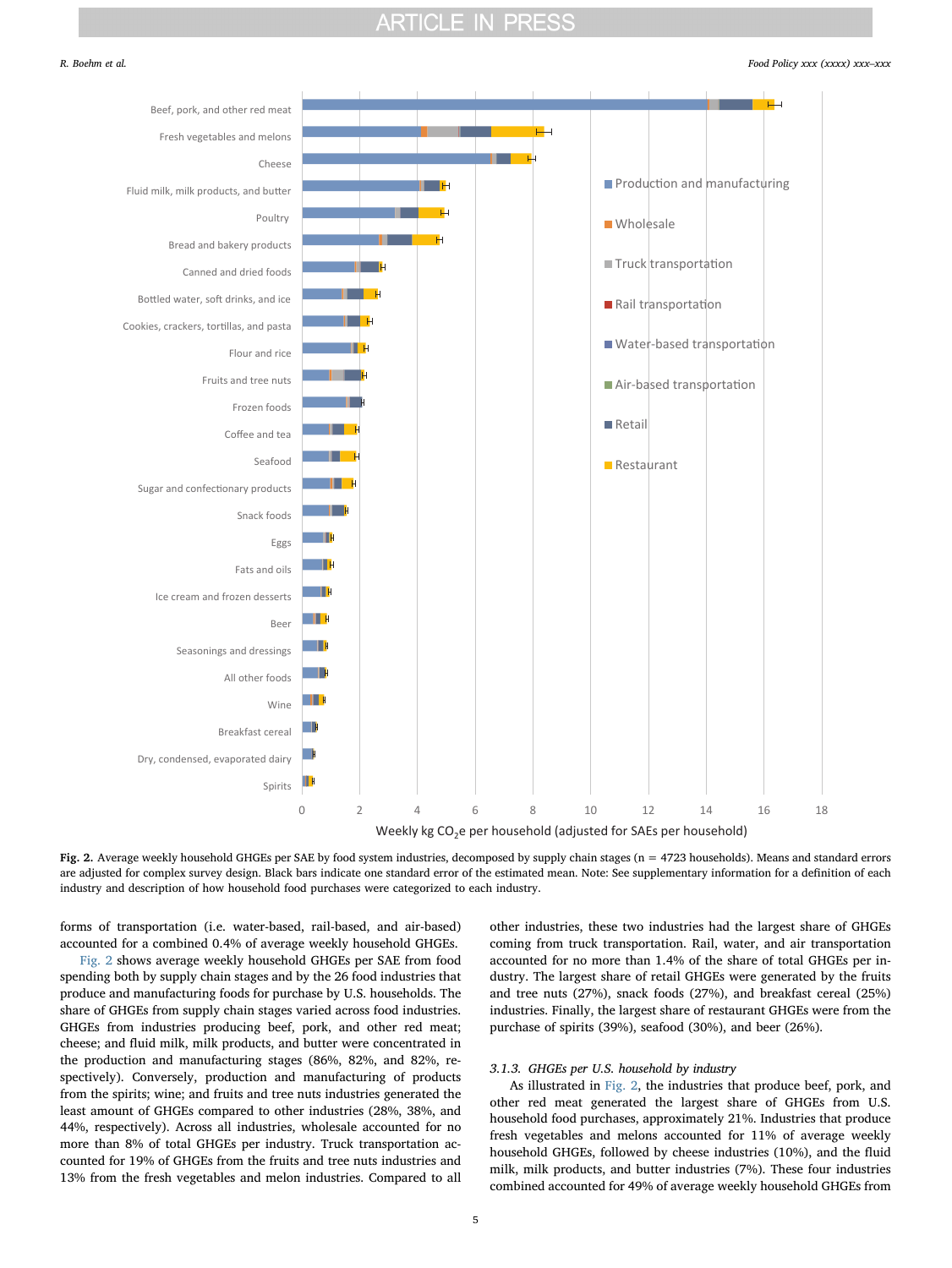|                                                                                                                                                                                                                             | Very low GHGE quintile<br>$(n = 951)$ |           | Low GHGE quintile<br>$(n = 943)$                             |           | $(n = 943)$ | Medium GHGE quintile | High GHGE quintile<br>$(n = 943)$ |           | Very High GHGE quintile<br>$(n = 943)$ |           | F statistic    | P value   |
|-----------------------------------------------------------------------------------------------------------------------------------------------------------------------------------------------------------------------------|---------------------------------------|-----------|--------------------------------------------------------------|-----------|-------------|----------------------|-----------------------------------|-----------|----------------------------------------|-----------|----------------|-----------|
|                                                                                                                                                                                                                             |                                       |           | Average or medians reported (standard errors in parentheses) |           |             |                      |                                   |           |                                        |           |                |           |
| Expenditure share category                                                                                                                                                                                                  |                                       |           |                                                              |           |             |                      |                                   |           |                                        |           |                |           |
| Milk and Dairy                                                                                                                                                                                                              | 6.2%                                  | $(0.8\%)$ | 5.9%                                                         | (0.3%)    | 5.2%        | (0.2%)               | 5.5%                              | $(0.2\%)$ | 5.1%                                   | (0.2%)    | 1.20           | 0.3303    |
| Protein foods                                                                                                                                                                                                               | $18.0\% \ensuremath{\mathrm{^{VH}}}$  | (0.9%)    | $18.7\%$ <sup>VH</sup>                                       | (0.6%)    | 20.4%       | (0.8%)               | 20.4%                             | $(0.7\%)$ | $21.4\%^{\rm VL.~L}$                   | (0.6%)    | 3.47           | 0.0200    |
| Mixed dishes                                                                                                                                                                                                                | 21.3%                                 | (1.5%)    | 22.6%                                                        | (0.9%)    | 23.3%       | (0.8%)               | 22.7%                             | (1.0%)    | 23.1%                                  | (0.6%)    | 0.47           | 0.7573    |
| Grains                                                                                                                                                                                                                      | $7.8\%$ <sup>H, VH</sup>              | $(0.6\%)$ | 6.8%                                                         | (0.3%)    | 6.7%        | $(0.5\%)$            | $6.1\%^{\rm VL}$                  | $(0.3\%)$ | $5.9\%$ <sup>VL</sup>                  | (0.2%)    | 3.65           | 0.0200    |
| Sweets and snacks                                                                                                                                                                                                           | 9.5%                                  | $(0.5\%)$ | 8.7%                                                         | (0.4%)    | 9.4%        | (0.3%)               | 9.3%                              | (0.4%)    | 9.0%                                   | (0.3%)    | 1.01           | 0.4138    |
| Fruits and vegetables                                                                                                                                                                                                       | 13.3%                                 | (0.9%)    | 14.3%                                                        | (0.6%)    | 14.1%       | $(0.5\%)$            | 14.8%                             | (0.4%)    | 13.9%                                  | (0.2%)    | $1.20$<br>4.47 | 0.3320    |
| Beverages                                                                                                                                                                                                                   | $18.9\%^{\rm H}$                      | (0.9%)    | 17.2%                                                        | (0.7%)    | 15.9%       | (0.7%)               | $15.8\% \mathrm{^{VI}}$           | $(0.5\%)$ | 16.6%                                  | $(0.5\%)$ |                | 0.0062    |
| Fats, oils, condiments and sugars                                                                                                                                                                                           | 4.1% <sup>H</sup>                     | (0.4%)    | 5.7%                                                         | $(0.5\%)$ | 4.9%        | (0.3%)               | $5.4\%$ $\mathrm{^{VL}}$          | (0.2%)    | 5.0%                                   | (0.2%)    | 3.56           | 0.0175    |
| Emissions, food expenditures, and emissions intensities                                                                                                                                                                     |                                       |           |                                                              |           |             |                      |                                   |           |                                        |           |                |           |
| Total weekly GHGEs (kg CO <sub>2</sub> e)                                                                                                                                                                                   | 13.94                                 | (0.42)    | 32.85                                                        | (0.24)    | 50.29       |                      | 73.56                             | (0.38)    | 136.33                                 | (3.23)    | 2629.79        | $= 0.001$ |
| Total weekly food expenditures (\$)                                                                                                                                                                                         | 18.20                                 | (0.58)    | 41.49                                                        | (0.65)    | 61.96       | 0.34<br>0.61         | 87.15                             | (0.95)    | 160.95                                 | (4.21)    | 1674.63        | 0.001     |
| GHGEs/total weekly food expenditures (kg CO <sub>2</sub> e/\$)                                                                                                                                                              | $0.82^{\text{H, VI}}$                 | (0.01)    | $0.83^{\mathrm{H,~VH}}$                                      | (0.01)    | 0.85        | (0.01)               | $0.87^{\rm VL\ 1}$                | (0.01)    | $0.88^{\rm VL}$ $^{\rm L}$             | (0.01)    | 8.27           | 0.001     |
| Median GHGEs/household monthly income (kg CO <sub>2</sub> e/\$)                                                                                                                                                             | 0.008                                 | (0.001)   | 0.021                                                        | (0.001)   | 0.028       | (0.001)              | 0.035                             | (0.001)   | 0.043                                  | (0.002)   | 1139.95        | 0.001     |
| Notes: Total n = 4723; F-statistic and p-value reported for Analysis of Variance (ANOVA) test on expenditure shares for each food category by all GHGE quintiles. Post-hoc t-tests adjusted for multiple comparisons with a |                                       |           |                                                              |           |             |                      |                                   |           |                                        |           |                |           |
| Bonferroni correction; sub-scripts indicate which means are statistically different from one another (VL = very low GHGE quintile; L = low GHGE quintile; M = medium GHGE quintile; H = high GHGE quintile;                 |                                       |           |                                                              |           |             |                      |                                   |           |                                        |           |                |           |
| VH = very high GHGE quintile). Bold values indicate when all values are statistically different from all other values                                                                                                       |                                       |           |                                                              |           |             |                      |                                   |           |                                        |           |                |           |
| * Median values compared across quintiles given the skewness of household monthly income using Kruskal-Wallis test; Pearson design-adjusted chi-squared test statistic and p-value reported. n = 4,624 since 99             |                                       |           |                                                              |           |             |                      |                                   |           |                                        |           |                |           |

rable 3

food purchases. The remaining 21 industries accounted for 51% of average weekly household GHGEs from food purchases.

Industries producing animal proteins, which include beef, pork, lamb, other red meats, poultry, and seafood, accounted for 30% of average household weekly GHGEs per SAE. Industries that produce dairy products and eggs accounted for 20% of average household weekly GHGEs. 14% of average weekly household GHGEs came from fruit and vegetable industries, 13% from grain industries, 6% from canned and frozen foods industries, 6% from non-alcoholic beverage producing industries, 4% from industries producing sweets and salty snack foods, 2% from industries producing alcoholic beverages, 1% from industries producing fats and oils, and 2% for all other foods.

# 3.2. Differences in household food expenditure shares and sociodemographics across GHGE quintiles

Table 3 shows average weekly household food expenditure shares by broad food categories and GHGE quintile. Households in the very high GHGE quintile spent 19% more of their food budget on protein foods compared to households in the very low and low GHGE quintiles. Compared to households in the very low GHGE quintile, households in the high and very high GHGE quintile spent 21% and 24% less of their food budget on grains, respectively. Households in the high GHGE quintile spent 16% less of their food budget on beverages compared to households in the very low GHGE quintile. Households in the high GHGE quintile spent 32% more of their food budget on fats, oils, condiments, and sugars compared to households in the very low GHGE quintile. Share of food spending on milk and dairy products; fruits and vegetables; sweets and snacks; and mixed dishes was not statistically different across GHGE quintiles.

Table 3 also reports average weekly household GHGEs (in kg  $CO<sub>2</sub>e$ ), weekly food expenditures (in dollars) and GHGEs generated per dollar of food expenditure and per dollar of household monthly income (kg  $CO<sub>2</sub>e$  divided by total weekly food expenditures, and kg  $CO<sub>2</sub>e$  divided by household total monthly income). Households in the very high GHGE quintile generated on average 9.8 times more GHGEs than households in the very low GHGE quintile. Households in the very high GHGE quintile spent on average 8.8 times more on food per week compared to households in the very low GHGE quintile. Emissions intensities per dollar of food expenditure were 7.3% and 6.1% higher for households in the very high GHGE quintile compared to households in the very low and low quintiles, respectively. Emissions intensity per dollar of household monthly income also varied substantially across GHGE quintiles. Households in the very high GHGE quintile had an emissions intensity per dollar of income that was 5.4 times the emissions intensity of households in the very low GHGE quintile.

Table 4 presents summary statistics of household and PR sociodemographic characteristics by GHGE quintiles. 83.8% of households in the very high GHGE quintile had a White PR, compared to only 64.5% in the very low GHGE quintile. Conversely, the share of households with a Black, Asian or other/multiple race PR decreased when moving from very low to very high GHGE quintile. SNAP participation was inversely associated with GHGE quintile membership; 23.9% of households in the very low GHGE quintile participated in SNAP compared to only 9.2% in the very high GHGE quintile. Educational attainment of the household PR was also inversely correlated with GHGE quintile level. Mostly notably, 26.4% of households of the very high GHGE quintile had a PR with a college degree, compared to only 11.8% of households in the very low GHGE quintile. There were also more households in the very high GHGE quintile with a master's degree or higher compared to the very low GHGE quintile. Average household monthly income was positively associated with household membership to GHGE quintile.

Table 5 reports results from the ordered logistic regression predicting household membership to higher GHGE quintiles by sociodemographic characteristics. Household PR race, ethnicity, educational

6

households did not report monthly income.

households did not report monthly income.

**ARTICLE IN PRESS**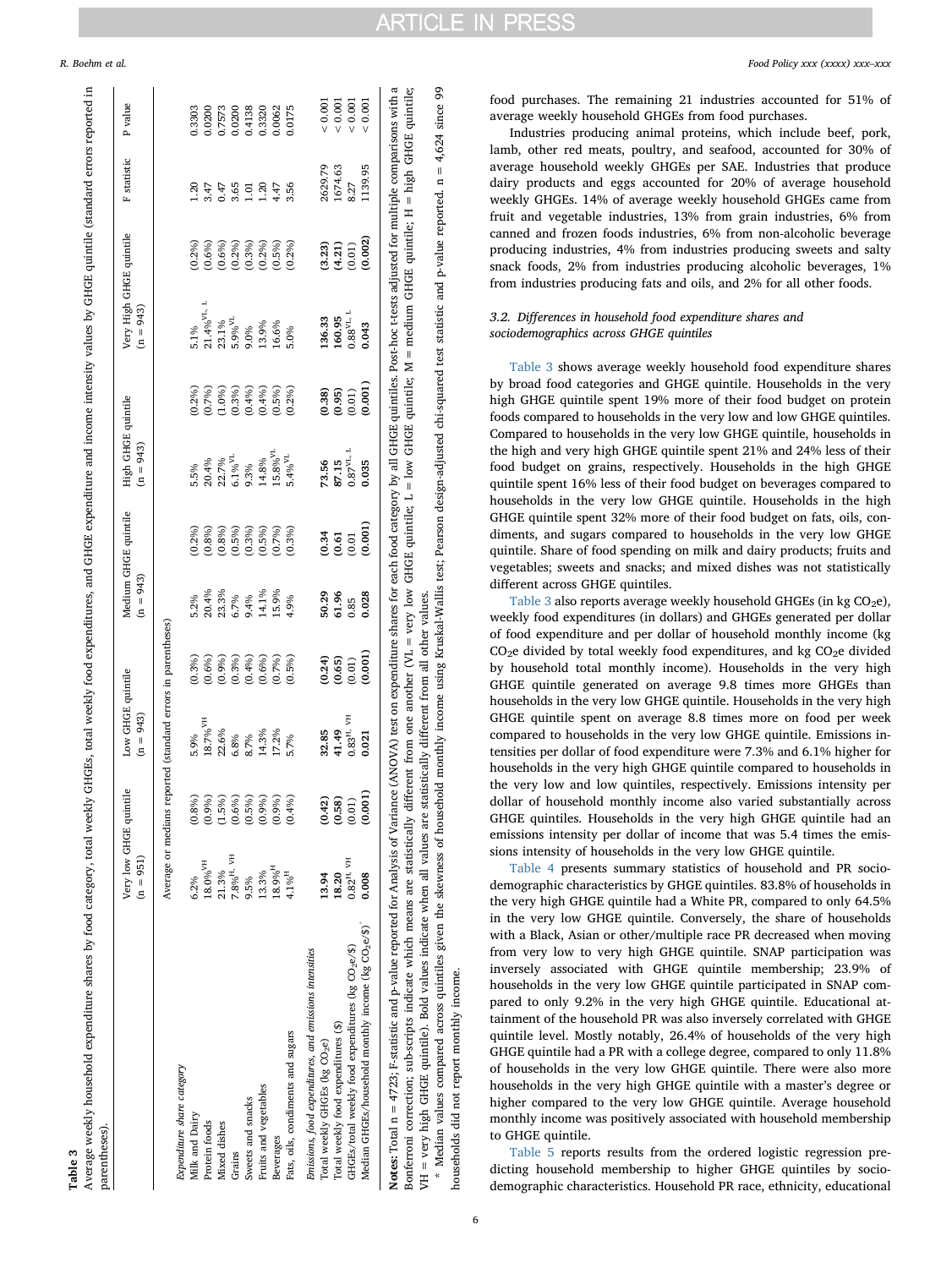| Summary statistics of household sociodemographics by GHGE quintile (n = 4620)<br>Table 4                                                                                                                               |                                    |                               |                                                                          |                                |                                       |                                |
|------------------------------------------------------------------------------------------------------------------------------------------------------------------------------------------------------------------------|------------------------------------|-------------------------------|--------------------------------------------------------------------------|--------------------------------|---------------------------------------|--------------------------------|
|                                                                                                                                                                                                                        | Very low GHGE quintile $(n = 922)$ | Low GHGE quintile $(n = 916)$ | $= 927$<br>Medium GHGE quintile (n                                       | High GHGE quintile $(n = 929)$ | $= 926$<br>Very high GHGE quintile (n |                                |
|                                                                                                                                                                                                                        |                                    |                               | Estimated proportions or means reported (standard errors in parentheses) |                                |                                       |                                |
| $\%$ White<br>Race                                                                                                                                                                                                     | 64.51                              | 71.66                         | 74.29                                                                    | 80.41                          | 83.77                                 |                                |
|                                                                                                                                                                                                                        | (4.211)                            | (2.556)                       | (2.777)                                                                  | (2.444)                        | (1.966)                               |                                |
| $\%$ Black                                                                                                                                                                                                             | 22.35                              | 15.11                         | 12.13                                                                    | 9.279                          | 8.051                                 |                                |
| % Asian                                                                                                                                                                                                                | (4.296)<br>4.109                   | (2.116)<br>4.072              | (2.229)<br>5.314                                                         | (1.668)<br>3.338               | (1.322)<br>2.977                      |                                |
|                                                                                                                                                                                                                        | (1.171)                            | (1.020)                       | (1.361)                                                                  | (0.960)                        | (0.958)                               |                                |
| % Other race or multiple races                                                                                                                                                                                         | 9.035                              | 9.162                         | 8.264                                                                    | 6.970                          | 5.207                                 |                                |
|                                                                                                                                                                                                                        | (1.550)                            | (1.660)                       | (1.595)                                                                  | (1.118)                        | (0.995)                               |                                |
| % Hispanic<br>Ethnicity                                                                                                                                                                                                | 17.12                              | 18.08                         | 13.24                                                                    | 13.62                          | 6.756                                 |                                |
|                                                                                                                                                                                                                        | (3.005)                            | (3.238)                       | (2.822)                                                                  | (4.220)                        |                                       |                                |
| % SNAP participants                                                                                                                                                                                                    | 23.89                              | 14.92                         | 13.39                                                                    | 10.15                          | $(1.028)$<br>9.198<br>(1.158)         |                                |
|                                                                                                                                                                                                                        | (2.460)                            | (1.321)                       | (1.585)                                                                  | (1.215)                        |                                       |                                |
| Education                                                                                                                                                                                                              |                                    |                               |                                                                          |                                |                                       |                                |
| % Less than high school graduate                                                                                                                                                                                       | 17.59                              | 13.86                         | 10.02                                                                    | 6.269                          | 4.880                                 |                                |
|                                                                                                                                                                                                                        | (2.462)                            | (1.919)                       | (1.413)                                                                  | (1.375)                        | (1.016)                               |                                |
| % High School Grad/equivalent                                                                                                                                                                                          | (2.673)<br>29.73                   | (2.798)<br>25.43              | (2.540)<br>25.89                                                         | (3.071)<br>27.15               | (1.978)<br>18.54                      |                                |
| % Some college                                                                                                                                                                                                         | 30.30                              | 39.79                         | 33.72                                                                    | 34.99                          | 30.22                                 |                                |
|                                                                                                                                                                                                                        | (2.328)                            | (4.170)                       | (2.126)                                                                  | (3.008)                        | (2.013)                               |                                |
| % College graduate                                                                                                                                                                                                     | $11.83\,$                          | 14.13                         | 20.62                                                                    | 23.84                          |                                       |                                |
|                                                                                                                                                                                                                        | (2.771)                            | (2.340)                       | (1.498)                                                                  | (2.358)                        | $26.43$<br>$(2.885)$<br>$19.94$       |                                |
| % Master's degree or higher                                                                                                                                                                                            | 10.54                              | 6.783                         | 9.743                                                                    | 7.753                          |                                       |                                |
|                                                                                                                                                                                                                        | (2.167)                            | (1.827)                       | (1.402)                                                                  | (1.435)                        | (2.058)                               |                                |
| Household monthly income (\$) per SAE                                                                                                                                                                                  | \$2020.18<br>(209.02)              | \$2109.27<br>(146.49)         | \$2242.01<br>(138.14)                                                    | \$2570.94<br>(126.74)          | \$3954.84<br>(356.02)                 |                                |
| Notes: Of the 4723 households with estimated GHGEs in the sample, 3 did not report the educational level of their Primary Respondent (PR), 99 did not report total monthly income, and 2 did not report whether or not |                                    |                               |                                                                          |                                |                                       |                                |
| they participated in SNAP.                                                                                                                                                                                             |                                    |                               |                                                                          |                                |                                       |                                |
|                                                                                                                                                                                                                        |                                    |                               |                                                                          |                                |                                       |                                |
|                                                                                                                                                                                                                        |                                    |                               |                                                                          |                                |                                       |                                |
|                                                                                                                                                                                                                        |                                    |                               |                                                                          |                                |                                       |                                |
|                                                                                                                                                                                                                        |                                    |                               |                                                                          |                                |                                       |                                |
|                                                                                                                                                                                                                        |                                    |                               |                                                                          |                                |                                       |                                |
|                                                                                                                                                                                                                        |                                    |                               |                                                                          |                                |                                       |                                |
|                                                                                                                                                                                                                        |                                    |                               |                                                                          |                                |                                       | Food Policy xxx (xxxx) xxx-xxx |
|                                                                                                                                                                                                                        |                                    |                               |                                                                          |                                |                                       |                                |
|                                                                                                                                                                                                                        |                                    |                               |                                                                          |                                |                                       |                                |
|                                                                                                                                                                                                                        |                                    |                               |                                                                          |                                |                                       |                                |

7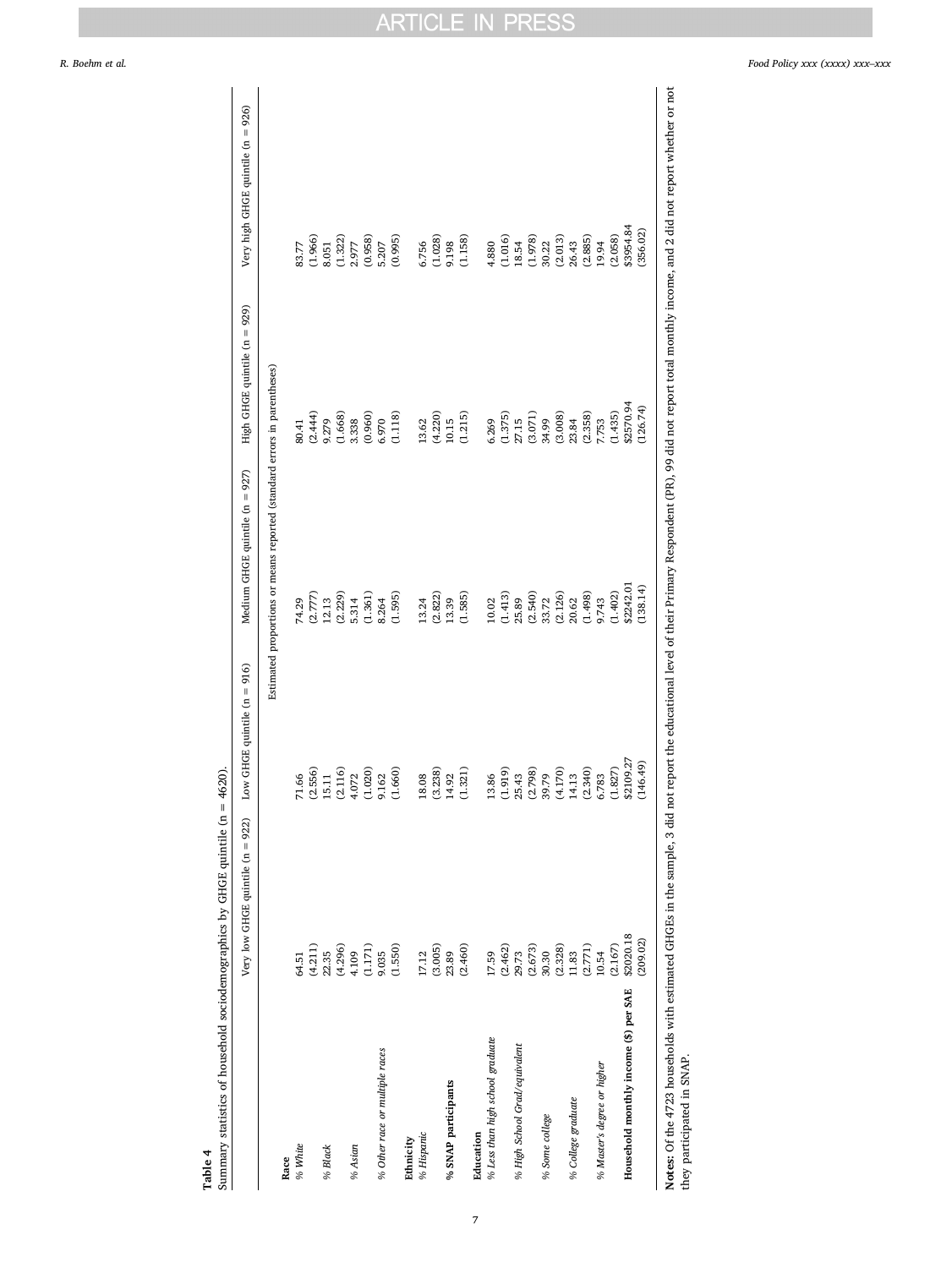#### Table 5

Ordered logistic regression results predicting membership to GHGE quintile by household sociodemographic characteristics.

|                                                      | <b>GHGE</b><br>Ouintile |
|------------------------------------------------------|-------------------------|
| Race (White is the reference group)                  |                         |
| Black                                                | $0.480*$                |
|                                                      | (0.0869)                |
| Asian                                                | $0.555^{*}$             |
|                                                      | (0.0971)                |
| Other race/multiple race                             | 0.895                   |
|                                                      | (0.117)                 |
| Hispanic (Non-Hispanic is the reference group)       | $0.778^{*}$             |
|                                                      | (0.0673)                |
| Education (Less than high school is reference group) |                         |
| High school graduate/equivalent                      | $1.469*$                |
|                                                      | (0.187)                 |
| Some College                                         | 1.850                   |
|                                                      | (0.237)                 |
| College Graduate                                     | $3.054*$                |
|                                                      | (0.513)                 |
| Master's Degree or higher                            | $3.568^{*}$             |
|                                                      | (0.780)                 |
| Log(household monthly income, \$, per SAE)           | $1.203^*$               |
|                                                      | (0.0245)                |
| Household participating in SNAP                      | 0.891                   |
|                                                      | (0.104)                 |
| Observations                                         | 4619                    |
| F-statistic                                          | 17.65                   |
| p(F)                                                 | < 0.00001               |
|                                                      |                         |

**Notes:** Statistical significance indicated by  $\degree$ p < 0.01. Of the 4723 households with estimated GHGEs in the sample, 3 did not report the educational level of their Primary Respondent (PR), 99 did not report total monthly income, and 2 did not report whether or not they participated in SNAP.

attainment, and household income werestrongly associated with membership to GHGE quintiles. Households with a White PR had between 1.8 and 2.1 greater odds of being in higher GHGE quintiles compared to households with a Black or Asian PR. Non-Hispanic households had 1.3 greater odds of being in a higher GHGE quintile compared to Hispanic households. Households with a PR with higher educational attainment had higher odds of being in a higher GHGE quintile compared to households with lower educational attainment. In particular, households with a PR who attained a Master's degree or higher had 3.6 greater odds of being in a higher GHGE quintile compared to households with a PR who was not a high school graduate. Higher household monthly income was also associated with increased odds of being in a higher GHGE quintile. No association was found between GHGE quintile membership and household SNAP participation status.

#### 4. Discussion and conclusions

A key strength of this study is that it provides the most comprehensive estimate of GHGEs generated by U.S. consumer food purchasing to date. Table 6 reports estimates of GHGE per capita per day, comparing prior study estimates to the present study's results. Prior studies reported in Table 6 did not capture GHGEs from the entire food supply chain or did not disaggregate foods beyond very coarse categories. Other studies were limited because life cycle assessments only captured emissions beyond the farm gate. Consequently, the estimates provided in this study of daily GHGE per capita represents a major advancement in our understanding of the magnitude of life cycle GHGEs generated by food purchasing in the U.S.

The results of this study indicate that emissions generated from U.S. household food spending are substantial. At the household level, the average amount of GHGEs generated in a week from food spending are equivalent to traveling 174 miles in an average U.S. passenger vehicle (EPA, 2016). However, GHGEs generated by food purchases vary substantially across households, in some instances by a factor of 10, which suggests that changes to food purchasing patterns could contribute to reduced GHGEs from the food system. The variation in emissions intensity per dollar of food expenditure and household income across GHGE quintiles further indicates that GHGEs could be mitigated through changes in U.S. household food purchasing. At the economy level, GHGEs resulting from U.S. household food spending account for almost one-fifth of total U.S. GHGEs. For comparison, according to EPA 2015 estimates of U.S. GHGEs by broad economic sectors, commercial/ residential activity accounted for 12% and industrial activity accounted for 21% of total U.S. GHGEs (EPA, 2016). Therefore, changes in food consumption can be a key area for reducing GHGEs in the U.S.

GHGEs resulting from U.S. household food purchases were concentrated at the agricultural and manufacturing stages of the food supply chain. However, the proportion of GHGEs by supply chain stage varied by the food industry from which a food product originated. In particular, the share of GHGEs from post-production industries (i.e. wholesale, transportation, retail and restaurants) is highest for the production of fresh vegetables and melons. This specific finding suggests that eating locally grown fruits and vegetables may be an effective strategy to meaningfully reduce food system GHGEs from transportation.

After the production stage of the food supply chain, the combined retail and restaurant stages account for the second largest share (25%) of GHGEs generated from U.S. household food expenditures. Numerous life cycle assessment studies have focused on GHGEs from the production stage of the food supply chain and have mostly omitted estimates of post-farm gate GHGEs (Heller and Keoleian, 2015; Soret et al., 2014). This is particularly true for the retail and restaurant stages of the food supply chain. While Canning (2010) estimated energy use in the wholesale, retail and restaurant supply chain stages, as well energy used by households for cooking and storage of food, there was not an

| Table 6 |                                                                               |  |  |  |  |
|---------|-------------------------------------------------------------------------------|--|--|--|--|
|         | Comparison of estimates of GHGEs generated by U.S. diet or food expenditures. |  |  |  |  |

| Food system boundaries<br>Method used to estimate GHGEs<br>kg $CO2e/capita/day$<br>Food data used<br>Study<br>Study Year<br>Weber and Matthews<br>2008<br>Cradle to consumer <sup>c</sup><br>EIO-LCA<br>8.4<br>5.6 <sup>a</sup><br>Jones and Kammen<br>2011<br>EIO-LCA<br>Cradle to consumer<br>2.6 <sup>a</sup><br>Compilation of LCA studies<br>Survey based, consumption<br>Variable<br>Soret et al.<br>2014<br>Compilation of LCA studies<br>2010 Loss-Adjusted Food Availability<br>Heller and Keoleian<br>Variable<br>2015<br>3.6<br>6.7 <sup>b</sup><br>2007-2008 NHANES<br>Canning et al.<br>Cradle to consumer<br>2017<br>EIO-LCA<br>Heller et al.<br>Compilation of LCA studies<br>Variable<br>2005-2010 NHANES<br>2018<br>4.7<br>Current study estimate<br>FoodAPS<br>2018<br>10.3<br>Cradle to consumer<br>EIO-LCA |  |  |                                                                              |
|--------------------------------------------------------------------------------------------------------------------------------------------------------------------------------------------------------------------------------------------------------------------------------------------------------------------------------------------------------------------------------------------------------------------------------------------------------------------------------------------------------------------------------------------------------------------------------------------------------------------------------------------------------------------------------------------------------------------------------------------------------------------------------------------------------------------------------|--|--|------------------------------------------------------------------------------|
|                                                                                                                                                                                                                                                                                                                                                                                                                                                                                                                                                                                                                                                                                                                                                                                                                                |  |  |                                                                              |
|                                                                                                                                                                                                                                                                                                                                                                                                                                                                                                                                                                                                                                                                                                                                                                                                                                |  |  | 1997 Benchmark Input-Output Accounts<br>1997 Benchmark Input-Output Accounts |
|                                                                                                                                                                                                                                                                                                                                                                                                                                                                                                                                                                                                                                                                                                                                                                                                                                |  |  |                                                                              |

<sup>a</sup> Midpoint was computed and reported here when a range of values were reported in the original study.

<sup>b</sup> Only includes fossil fuel use in the food system, including consumer/household energy use, but no other sources of GHGEs.

<sup>c</sup> Cradle to consumer indicates that the boundaries of analysis include input and production stages to consumer point of purchase.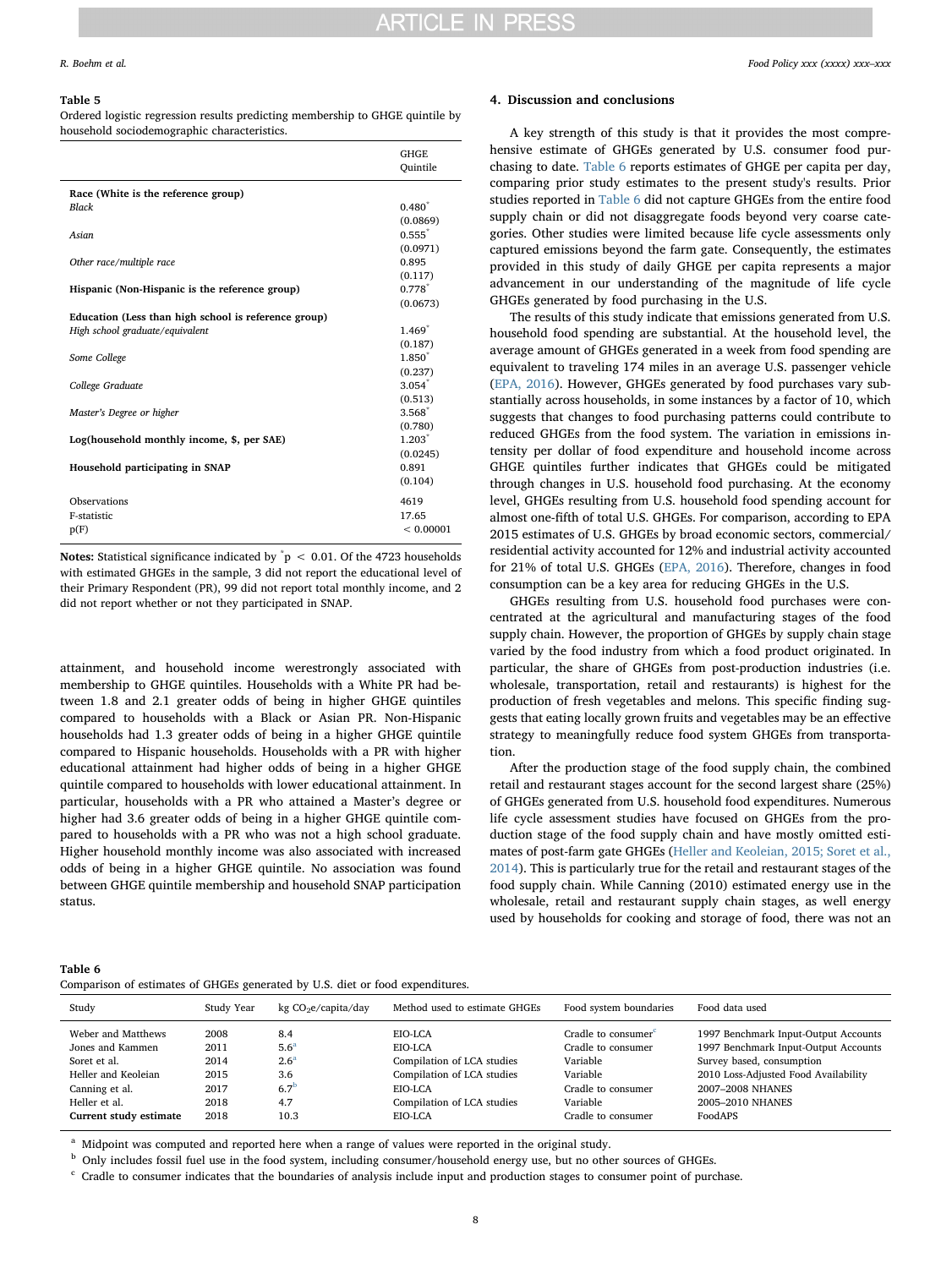estimation of the resulting GHGEs from these stages of the food supply chain (Canning et al., 2010). Based on the results of this study efforts to reduced GHGEs from the food supply chain could be more focused on retailers and restaurants.

Results show that the purchase and consumption of meat is a large contributor to GHGEs from the U.S. food system and household food spending. Industries producing red meat, poultry, and fish constituted the largest share of weekly household GHGEs. This is consistent with previous life cycle assessments that found that meat and animal products are the most GHGEs intensive foods to produce (Eshel and Martin, 2006; Garnett, 2009; Hamerschlag, 2011; Steinfeld et al., 2006; Weber and Matthews, 2008). Relatedly, plant-based diets have proven in some studies to be less GHGEs intensive than higher meat diets (Scarborough et al., 2014; Soret et al., 2014). However, results of this study also indicate that industries producing fresh vegetables and melons account for the second largest share of GHGEs from U.S. household food expenditures. This is likely due to the fact that this industry represents the production of many more unique foods than other industries, and not because fresh vegetables or melons are particularly carbon intensive to produce, as noted in prior life cycle assessments of such products (Heller and Keoleian, 2015). Additionally, the significant share of postproduction emissions from the fresh vegetables and melons industry points to the need for efficiency gains in the post-production supply chain for such products, specifically in transportation and among retailers and restaurants.

Analysis of the variation in household food expenditure shares by GHGEs levels provides additional evidence that animal proteins are the main driver of carbon emissions resulting from U.S. household food choices. Compared to households in the lowest GHGE quintile, households in the highest quintile spent a significantly larger share of their food budget on animal proteins. This implies that reducing food-related GHGEs will require households to spend less on animal proteins. As noted before, animal proteins are more carbon intensive to produce on a per mass basis, as numerous life cycle assessments at the food product-level have shown (Garnett, 2009). This analysis offers evidence that at the diet level, increased purchase of animal protein foods is associated with more emissions intensive household food expenditures. However, future research should examine in more detail how GHGEs from food choices change when households substitute animal proteins with other foods.

Results of this analysis also indicate that reducing GHGEs generated by food purchasing could have some adverse consequences for diet quality. Households with the lowest GHGEs spent a significantly larger share of their food budget on grains and beverages. These categories included refined grains, alcohol, and sugary drinks. This result confirms a prior study on the connection between GHGEs and the nutrient density of foods, which found that more energy dense, refined-grain foods are lower in GHGEs per gram and calorie (Drewnowski et al., 2015). Further research is warranted to determine how diet quality is affected by reduced spending on animal protein foods.

The association between household sociodemographics and GHGEs suggest that educational efforts could be targeted to more highly educated and affluent U.S. consumers to encourage more climate friendly food choices. These results can also be used to inform dietary guidance. In 2015, leading researchers on dietary sustainability and members of the U.S. Dietary Guidelines Advisory Committee indicated that addressing food sustainability was "essential to ensure a healthy food supply will be available for future generations" (Department of Health and Human Services, 2015). Priority recommendations from this report included (1) in-depth evaluations of U.S. domestic dietary patterns and (2) research on whether sustainable diets are affordable and accessible to all income groups in the U.S. Results in our analysis identify new knowledge in these two priority areas, and can provide critical information for the next round of the formation of the Dietary Guidelines for Americans when the scientific advisory committee is convened next.

FoodAPS data found underreporting of food purchases and acquisitions among households participating in the survey, due in part to a decrease in food reporting toward the end of the household's seven-day reporting period. Fifty-four percent of individuals in participating households reported food acquisitions on day one of reporting, but only 40% reported a food acquisition on the seventh day of reporting (USDA ERS, 2013). Consequently, estimates of average weekly GHGEs could be considered conservative. Additionally, USDA also found that compared to households with a White PR, households with a Black/African American PR were less likely to report FAH purchasing events (with White PR as referent, Odds Ratio: 0.85, 95% CI: 0.75, 0.97) (Hu et al., 2017). While this difference may attenuate the association between race/ethnicity and membership to GHGEs quintile, the effect would be limited given the relatively small difference in probability of reporting FAH events between the two racial groups. Second, in using the EIO-LCA methodology to calculate emissions, food purchases could not be disaggregated beyond the 26 agricultural and food manufacturing industries defined by the BEA Benchmark accounts. In particular, GHGEs from beef and pork could not be estimated separately. This is important because beef has a much higher carbon footprint than pork on a per weight and per calorie basis (Garnett, 2009; Hamerschlag, 2011). Third, the EIO-LCA methodology estimates GHGEs of food expenditures in monetary units not physical units, such as pounds of edible food. As a result, foods containing the same physical units (a pound of beef) with different prices will generate different levels of GHGEs using the EIO-LCA methodology. This limitation of EIO-LCA has been discussed in detail elsewhere (Soret et al., 2014; Weisz and Duchin, 2006). Fourth, mixed dishes could not be disaggregated for the comparison of of food expenditure shares and GHGEs. It is unclear how much meat and animal products are contained in this food category.

There are also limitations to how EIO-LCA modeling estimates GHGEs of imported foods. For this analysis it was assumed that imported foods generate the same level of GHGEs as domestically-produced foods. Approximately 7.3% of the U.S. food supply (in dollars) was imported in 2013 (Behrens et al., 2017; USDA ERS, 2018) and there is evidence that U.S. imports represent a relatively small share of the embodied GHGEs generated by food production (Behrens et al., 2017). Taken together these facts indicate that results of this study may only be minimally affected by differences in food production systems for imported foods. A hybrid LCA approach could be used in future studies to account for differences in production systems for imported foods.

Another limitation of this study is that GHGEs generated by agricultural and food manufacturing for processed food items were not disaggregated. While this is a limitation, a strength of this study is that post-agricultural production GHGEs were included in emission estimates. This enhances our understanding of how post-production influences the GHGE profile of foods, which has been a major limitation of prior studies (Heller and Keoleian, 2015; Soret et al., 2014). Finally, nutritional quality of household food expenditures was not examined in detail. Future research should examine simultaneously nutritional quality and the cost of food in the U.S. to determine if low carbon food expenditures are compatible with both food security and public health nutrition goals.

This study adds new information to the literature on the contribution of U.S. food choices to climate change. The source of GHGEs from household food spending have been examined comprehensively by food supply chain stages and industries that produce food for human consumption. This analysis also provides an overview of GHGEs in the U.S. food system so that the carbon hotspots can be pinpointed for decreasing demand and improving the production efficiency of high carbon foods. The association between the mix of spending on different types of foods and the carbon footprint of U.S. household food expenditures has been examined for the first time. These findings provide evidence on the composition of actual low carbon diets that are already being purchased in the U.S. and what implications these diets might have for food costs and diet quality. Overall this study informs the

This study is not without limitations. First, USDA analyses of